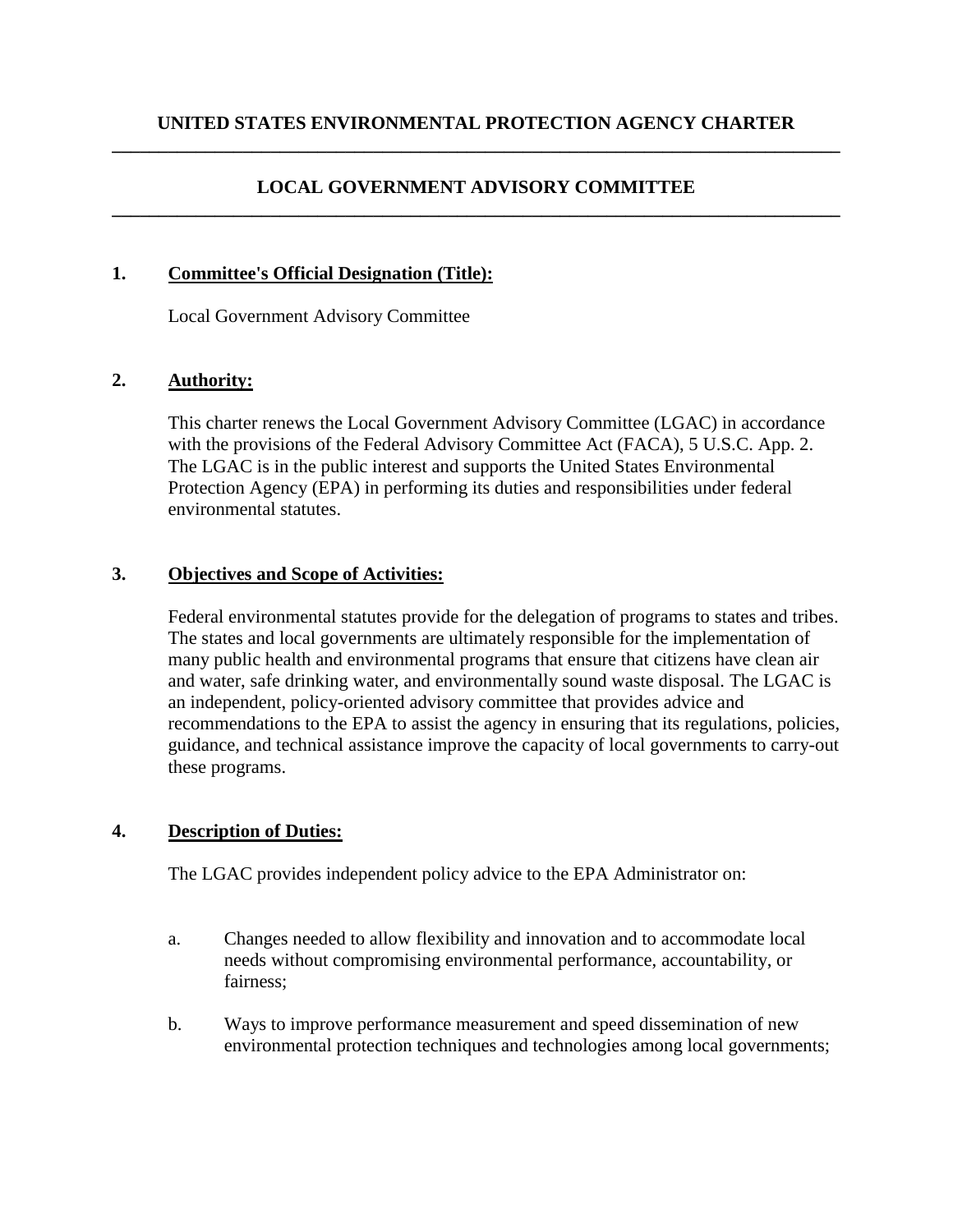- c. Ways in which the EPA and states can help local governments strengthen their capacity to promote environmental quality, including public access, community right-to-know, and performance measurement;
- d. Projects to help local governments deal with the challenge of financing environmental protection infrastructure; and,
- e. EPA's policies, procedures, and practices regarding local government (development, implementation, and evaluation) including how those policies, procedures and practices further the Administrator's priorities regarding cooperative federalism, water and water infrastructure, regulatory innovation, energy, air quality, and community revitalization, among others.

# **5. Agency or Official to Whom the Committee Reports:**

The LGAC will submit advice and recommendations, and report to the EPA Administrator, through the Office of Congressional and Intergovernmental Relations.

# **6. Support:**

The EPA will be responsible for financial and administrative support. Within the EPA, this support will be provided by the Office of Congressional and Intergovernmental Relations, Office of the Administrator.

# **7. Estimated Annual Operating Costs and Staff Years:**

The estimated annual operating cost of the LGAC is \$494,100, which includes the estimated costs for 3.3 years of support.

# **8. Designated Federal Officer:**

A permanent employee of the EPA will be appointed as the Designated Federal Officer (DFO). The DFO or a designee will be present at all meetings of the advisory committee and subcommittee. Each meeting will be conducted in accordance with an agenda approved in advance by the DFO. The DFO is authorized to adjourn any meeting when he or she determines it is in the public interest to do so and will chair meetings when directed to do so by the official to whom the committee reports.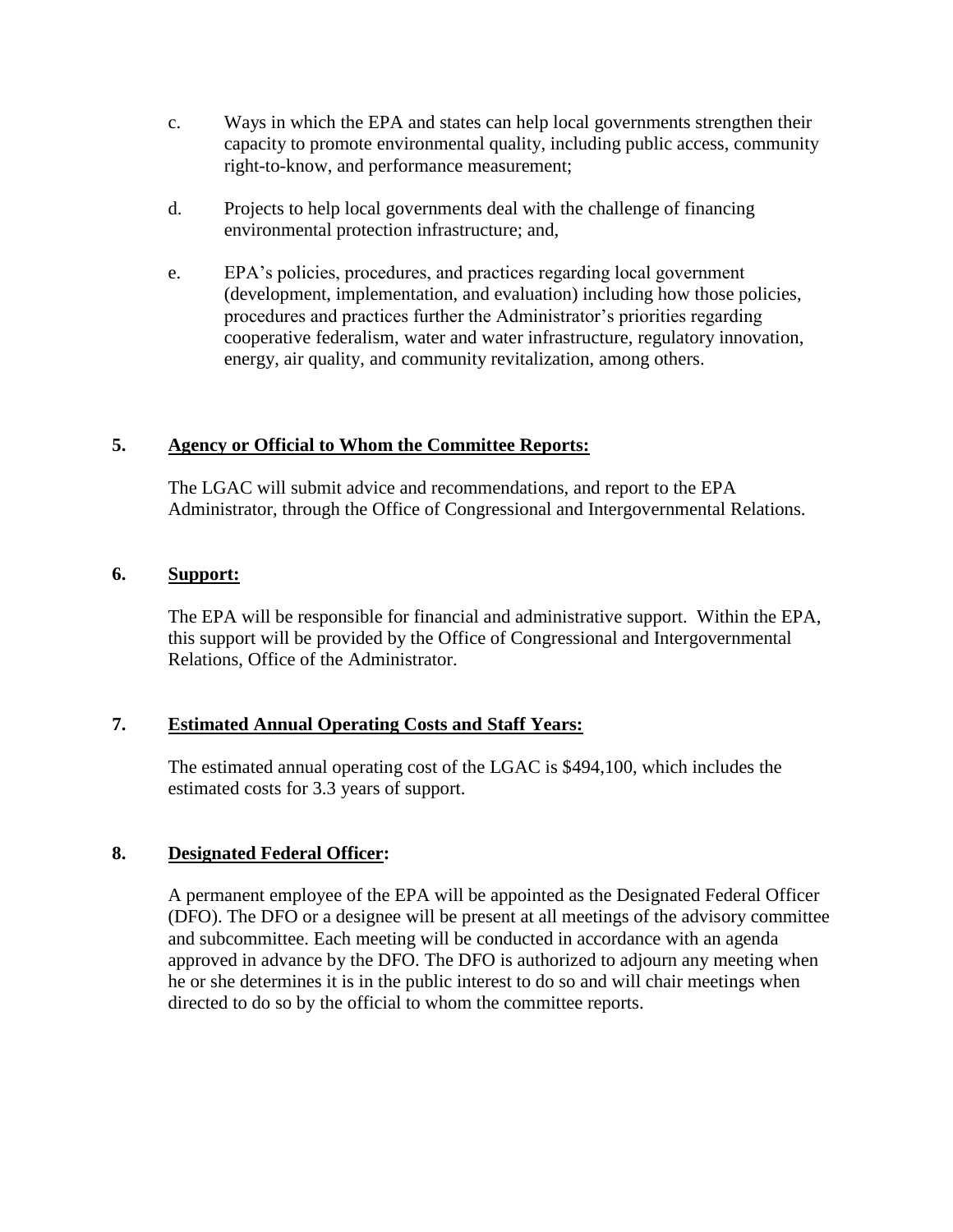#### **9. Estimated Number and Frequency of Meetings:**

The LGAC expects to meet in person or by teleconference approximately four (4) to six (6) times a year. Meetings may occur approximately once every three (3) months or as needed and approved by the DFO. The EPA may pay travel and per diem expenses when determined necessary and appropriate.

As required by the FACA, the LGAC will hold open meetings unless the EPA Administrator determines that a meeting or a portion of a meeting may be closed to the public in accordance with 5 U.S.C. 552b(c). Interested persons may attend meetings, appear before the committee as time permits, and file comments with the LGAC.

#### **10. Duration:**

Continuing.

# **11. Termination:**

This charter will be in effect for two years from the date it is filed with Congress. After this two-year period, the charter may be renewed as authorized in accordance with Section 14 of the FACA.

# **12. Membership and Designation:**

The LGAC will be composed of approximately thirty (30) elected and appointed local, state and tribal government officials. Members will serve as Representative members of non-Federal interests. In selecting members, the EPA will consider candidates who are currently elected or appointed officials representing: States, counties, cities, and other local governments, small communities, and tribal governments. The EPA will consider candidates such as mayors, city council members, county commissioners and executives, city managers, small town officials, public works, public health and environmental directors, school district officials, tribal government leaders, and state officials including legislators and environmental and agricultural directors.

#### **13. Subcommittees:**

The EPA, or the LGAC with the EPA's approval, may form subcommittees or workgroups for any purpose consistent with this charter. Such subcommittees or workgroups may not work independently of the committee and must report their recommendations and advice to the chartered LGAC for full deliberation and discussion. Subcommittees or workgroups have no authority to make decisions on behalf of the